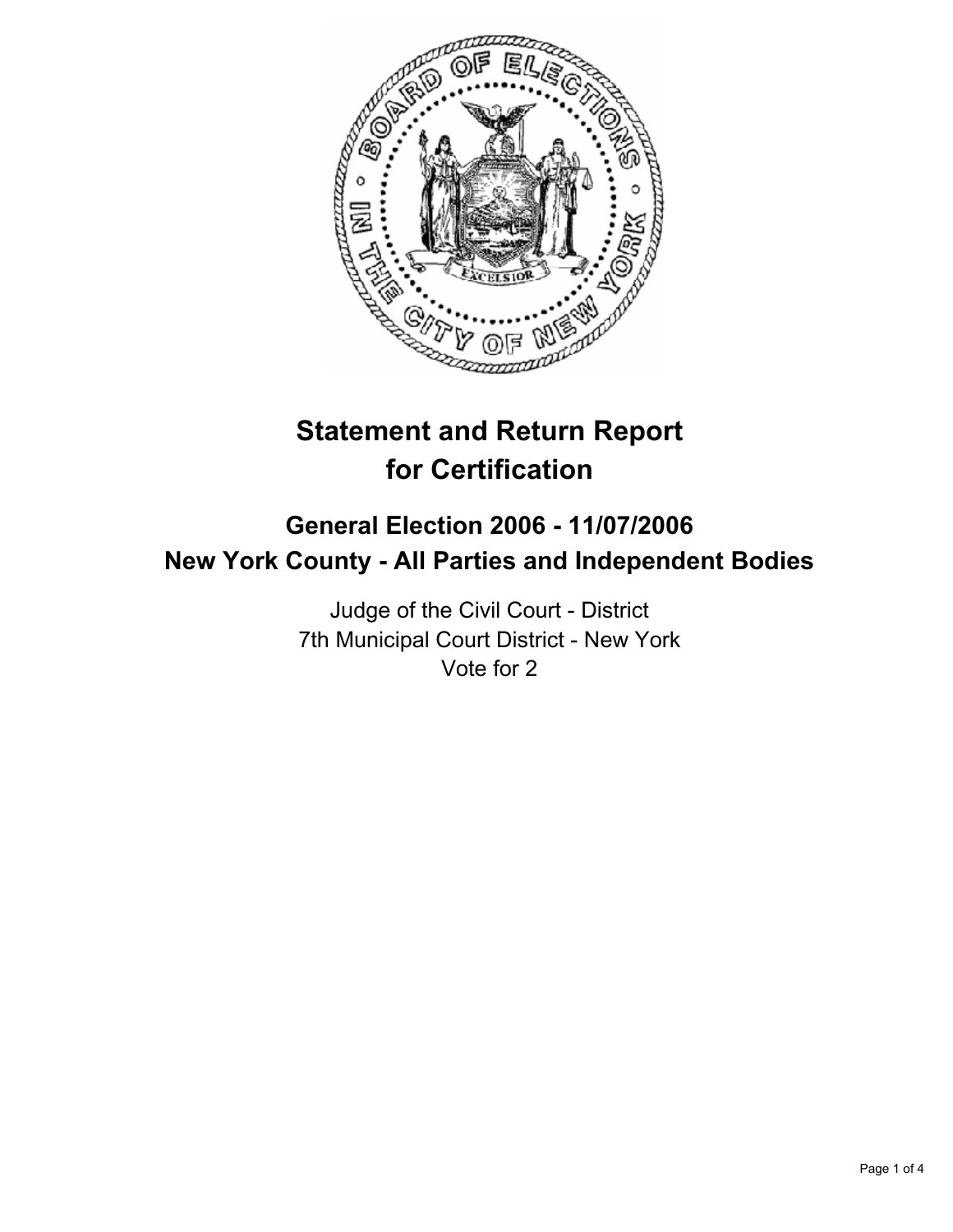

#### **Assembly District 68**

| PUBLIC COUNTER                          | 140 |
|-----------------------------------------|-----|
| <b>EMERGENCY</b>                        | O   |
| ABSENTEE/MILITARY                       |     |
| <b>AFFIDAVIT</b>                        |     |
| <b>Total Ballots</b>                    | 151 |
| RITA MELLA (DEMOCRATIC)                 | 100 |
| SHARI R MICHELS (EQUAL JUSTICE)         | 15  |
| KELLY O'NEILL LEVY (NORTHERN MANHATTAN) |     |
| <b>Total Votes</b>                      | 122 |
| Unrecorded                              | 180 |

#### **Assembly District 69**

| <b>PUBLIC COUNTER</b>                   | 8,986 |
|-----------------------------------------|-------|
| <b>EMERGENCY</b>                        | 11    |
| ABSENTEE/MILITARY                       | 259   |
| AFFIDAVIT                               | 243   |
| <b>Total Ballots</b>                    | 9,675 |
| RITA MELLA (DEMOCRATIC)                 | 6,105 |
| SHARI R MICHELS (EQUAL JUSTICE)         | 1,280 |
| KELLY O'NEILL LEVY (NORTHERN MANHATTAN) | 2,211 |
| <b>Total Votes</b>                      | 9,596 |
| Unrecorded                              | 9.754 |

#### **Assembly District 70**

| <b>PUBLIC COUNTER</b>                   | 9,404  |
|-----------------------------------------|--------|
| <b>EMERGENCY</b>                        |        |
| ABSENTEE/MILITARY                       | 125    |
| AFFIDAVIT                               | 282    |
| <b>Total Ballots</b>                    | 9,841  |
| RITA MELLA (DEMOCRATIC)                 | 6,402  |
| SHARI R MICHELS (EQUAL JUSTICE)         | 1,022  |
| KELLY O'NEILL LEVY (NORTHERN MANHATTAN) | 769    |
| <b>Total Votes</b>                      | 8,193  |
| Unrecorded                              | 11,489 |

#### **Assembly District 71**

| <b>PUBLIC COUNTER</b>                   | 20,044 |
|-----------------------------------------|--------|
| <b>EMERGENCY</b>                        | 32     |
| ABSENTEE/MILITARY                       | 410    |
| AFFIDAVIT                               | 609    |
| <b>Total Ballots</b>                    | 21,237 |
| RITA MELLA (DEMOCRATIC)                 | 12,791 |
| SHARI R MICHELS (EQUAL JUSTICE)         | 5,061  |
| KELLY O'NEILL LEVY (NORTHERN MANHATTAN) | 3,167  |
| DEREK JETER (WRITE-IN)                  |        |
| <b>Total Votes</b>                      | 21,020 |
| Unrecorded                              | 21.454 |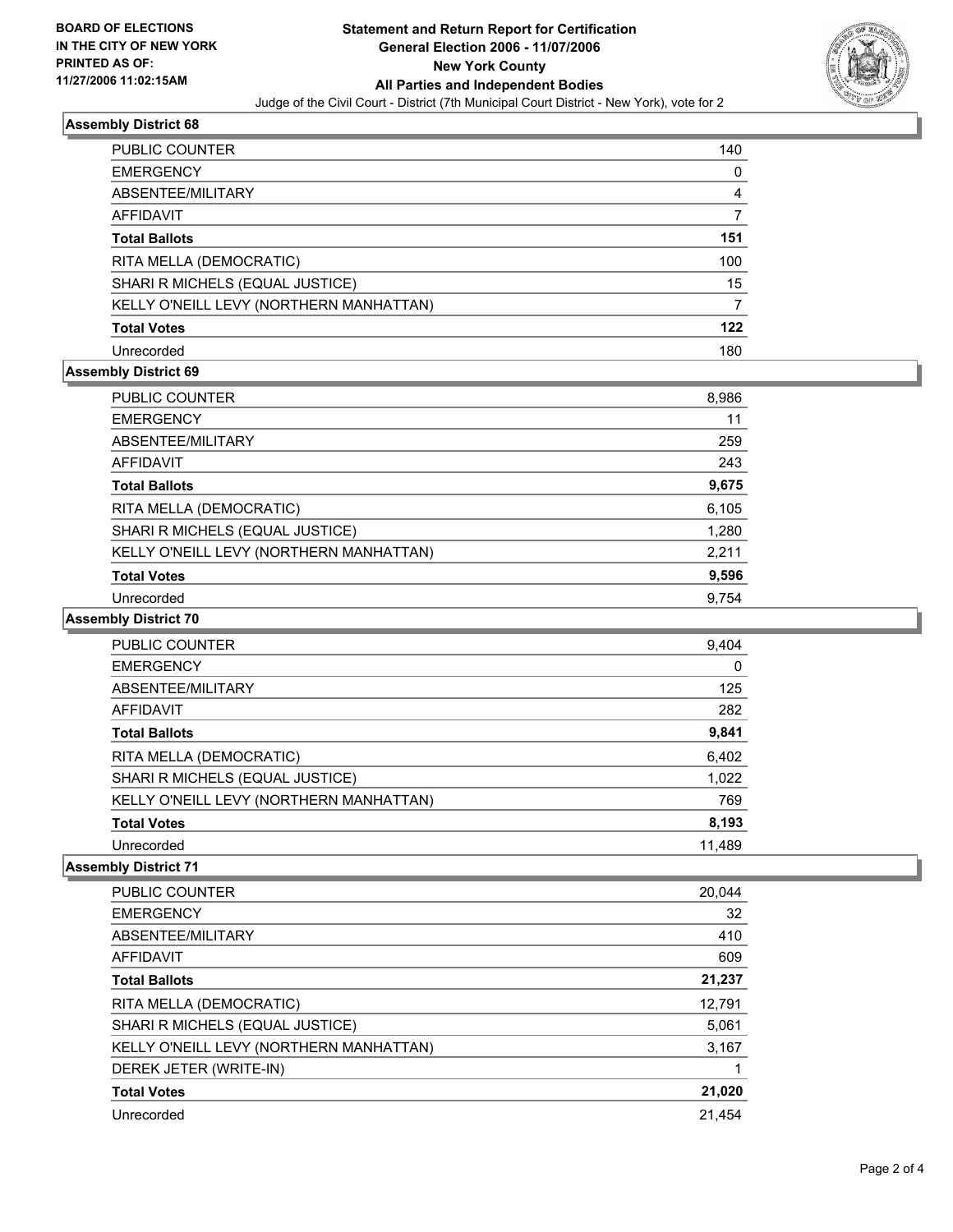

#### **Assembly District 72**

| PUBLIC COUNTER                          | 17,881 |
|-----------------------------------------|--------|
| <b>EMERGENCY</b>                        |        |
| ABSENTEE/MILITARY                       | 125    |
| AFFIDAVIT                               | 436    |
| <b>Total Ballots</b>                    | 18,546 |
| RITA MELLA (DEMOCRATIC)                 | 12,461 |
| SHARI R MICHELS (EQUAL JUSTICE)         | 2,430  |
| KELLY O'NEILL LEVY (NORTHERN MANHATTAN) | 1,660  |
| <b>Total Votes</b>                      | 16,551 |
| Unrecorded                              | 20,541 |
|                                         |        |